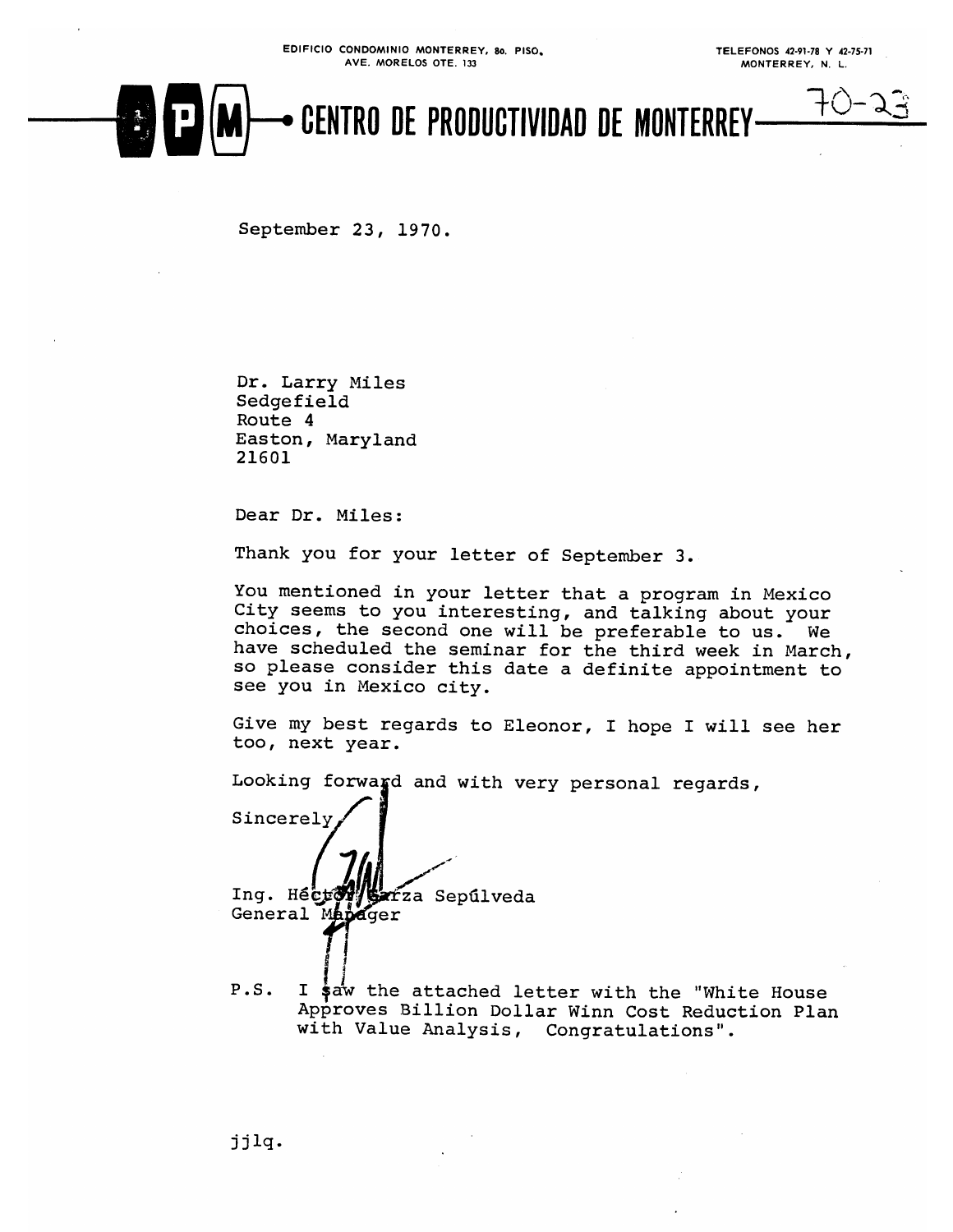Hector Garza S. Gen Mgr.

Dear Hector:

It was pleasent to receive your Aug 4 letter.

We shall cortainly look forward to a visit from you and Lupe at some time of your convenience.

The suggestion of a program in Nexico similar to the one one in Monterrey is interesting. Eleanor and I enjoy"getting to know" the fine people who are associated with such learning experiences.

April hits us a little hard. Our choices are as follows:

> 1st choice Febr 1971 2nd choice Mar 3rd choice Jan

Our Warmest Greetings go to you and your associates and to Lupe.

Sincerely

Larry Miles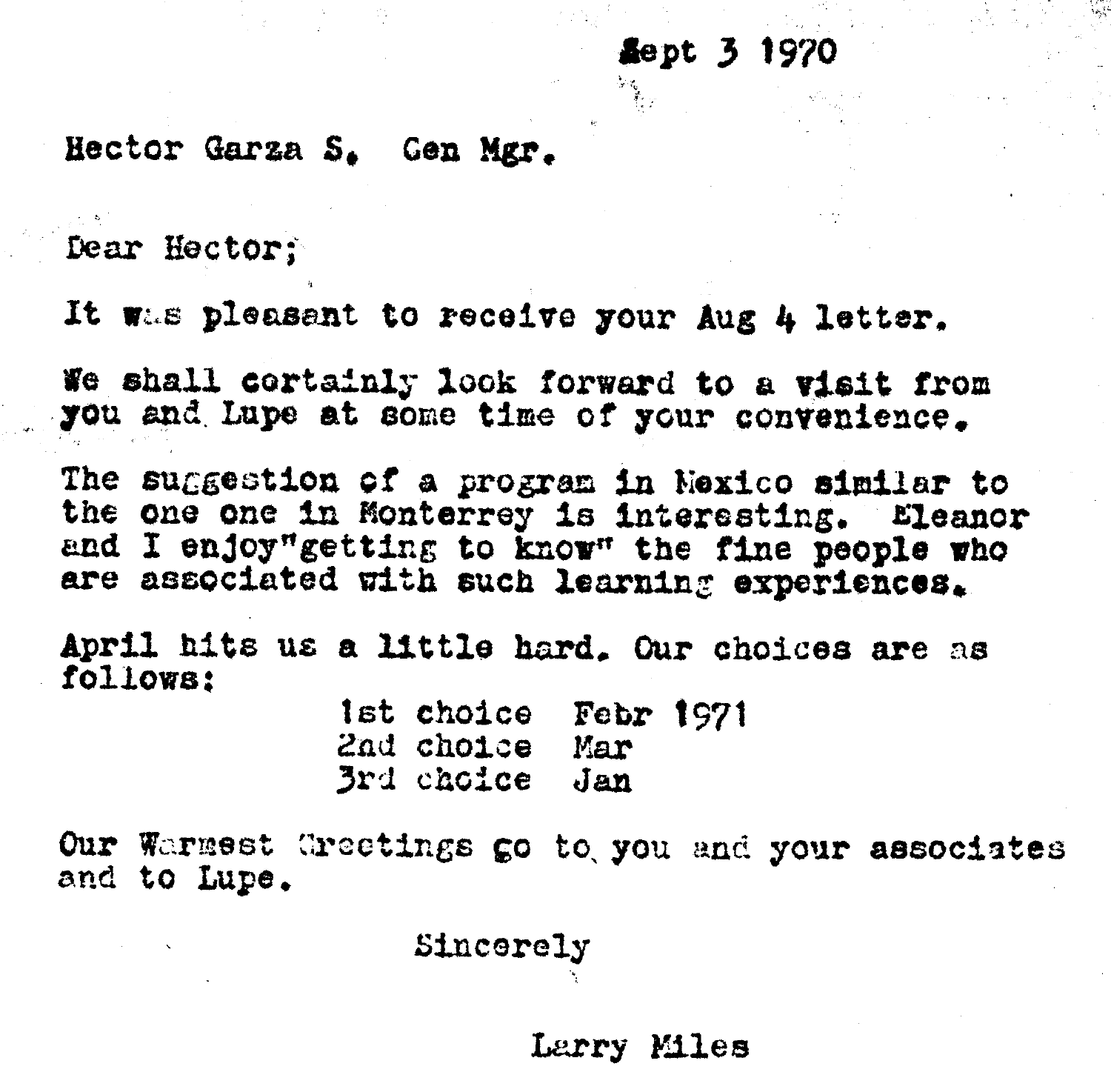

Ť

# CENTRO DE PRODUCTIVIDAD DE MONTERREY-

August  $4, 1970$ 

 $\mathcal{A} \subset \mathbb{R}^n$  .

 $\alpha$  ,  $\alpha$  ,  $\alpha$  ,  $\alpha$ 

Dr. Harry Miles Sedgefield Route 4 Easton, Maryland 21601 U. S. A.

Dear Dr. Miles:

It was a pleasure to receive your letter with the photographs remembering me the nice days we spent while you visited us.

As you said in your letter, sometime......we will visit you. Each time, as soon as I fix a possible visit to Europe always something from my office calls my attention, in order to set another plan another time.

I wish you could come to Mexico City with a program similar to the one you have presented in Monterrey, next spring, let's say April 1971.

I hope you could make an appointment to see you in Mexico City I haven't received yet the book you sent to me, but many many thanks for your kindness, it will be very valuable to me specially because it is signed by a famous person as you.

Please give to Eleanon my best negands and Lupe's too and with my very personal regards looking forward to hear from you.

Sincerely,

Ing, Héctor Garza Sepúlveda General Manager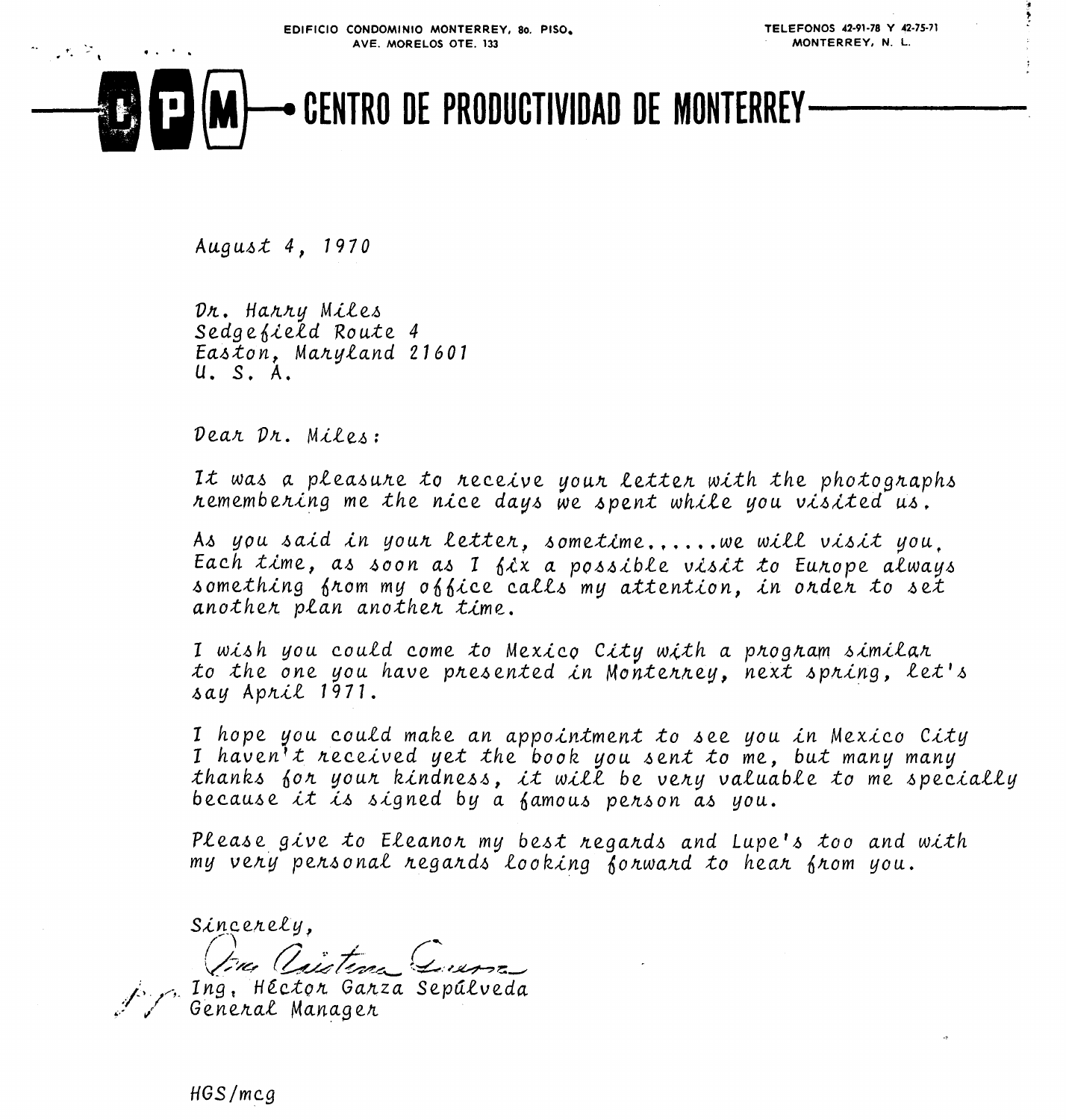**EDlFlClO CONDOMlNlO MONTERREY, 80. PISO. AVE. MORELOS OTE. 133** 

**TELEFONOS 42-91-78 Y 42-75-71 MONTERREY, N.** L.

### **(\$0** CENTRO DE PRODUCTIVIDAD DE MONTERREY

April 7, 1970.

 $\mathbf{r}$ 

Dr. Lawrence D. Miles Sedgefield, R 4 Easton, Maryland 21601 U.S.A.

Dear Dr. Miles:

Thank you very much for your kindness for sending me your future schedule in order that Guadalupe and myself could visit you.

Our plans have change a little bit and we do not know yet when London will be ready for our visit, I'll let you know if possible to have the honor to be with you.

Thank you very much and please give my best regard to your charming wife and with warmest personal regards.

Sincerely Hector <sup>7</sup>za Sepulveda General Manager

bgm .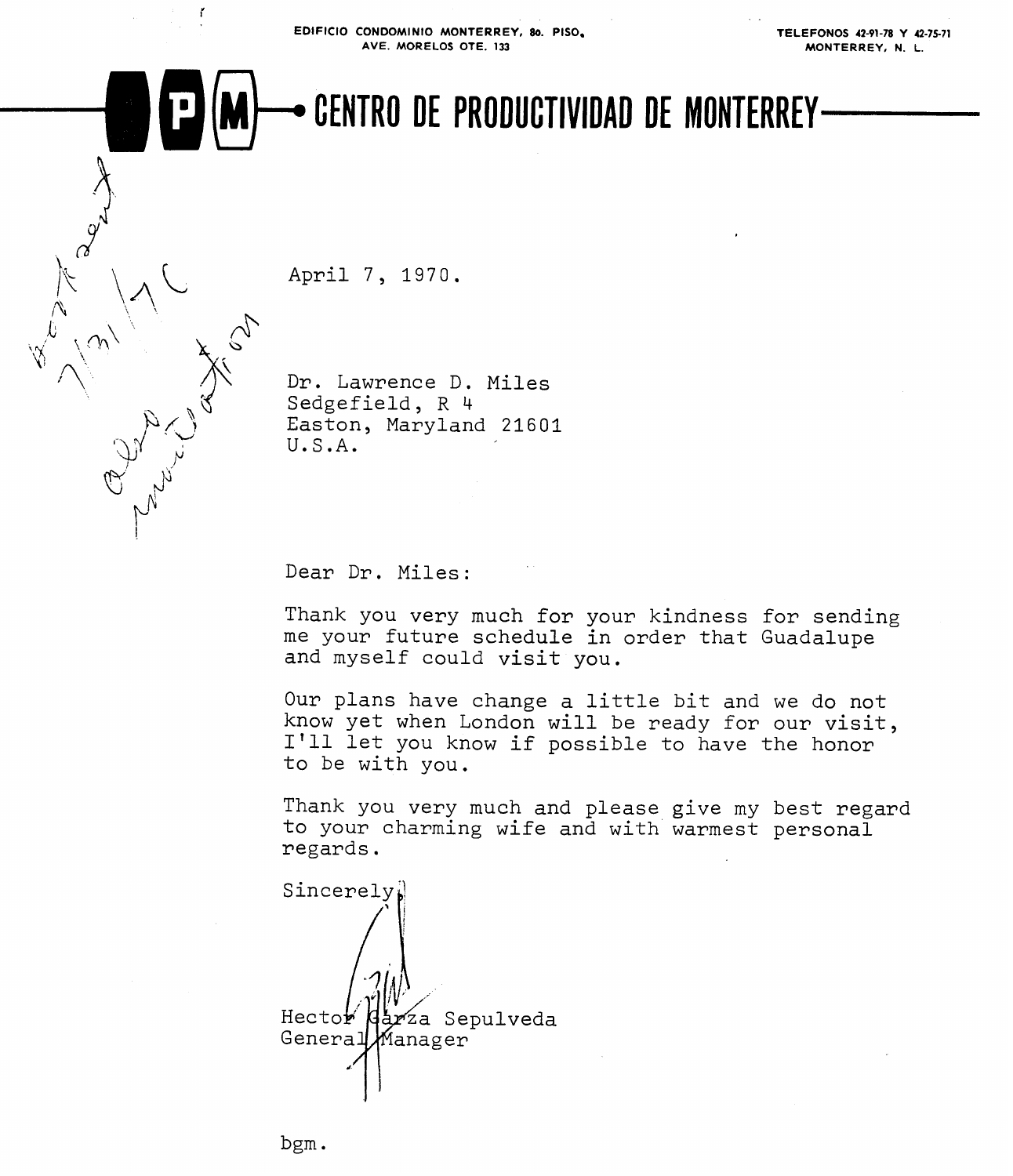#### 3 20 70

Ing Eduardo Garza Y Garza Control De Costos Cerveceria Cuauhtemoc. S. A. Monterrey, N. L. Mexico

Dear Sir; I have how had to close my option on time mid April, and make other plans.

Should interest later develop in sone work on the Value Analysis System. some time would be available for it in Nov. or Dec. 1970.

With best wishes for your high success,

I am, Sincerely Yours,

L. D. Miles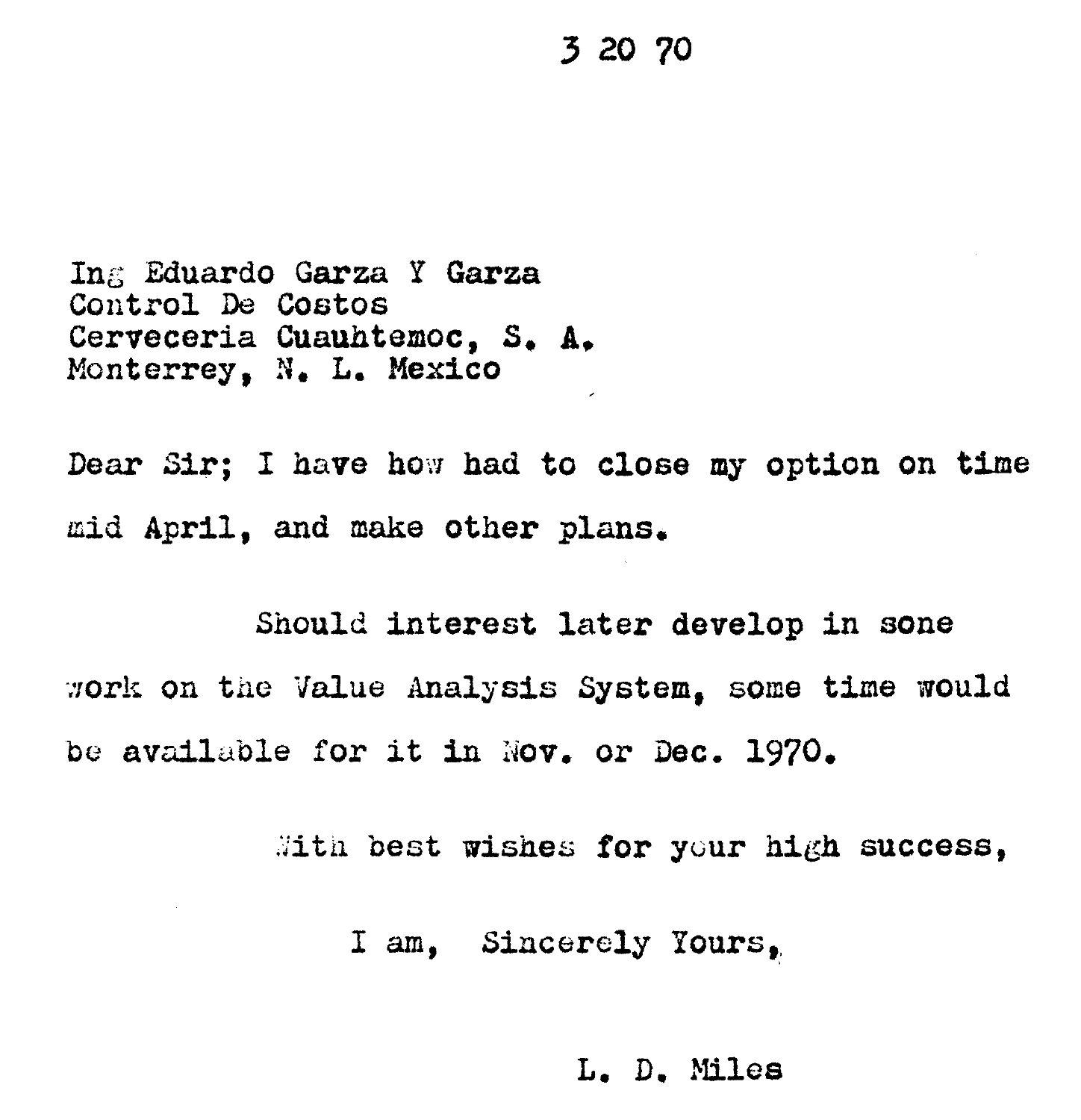#### L. D. MILES **SPEED 2205** LOUISVILLE, KY. 40205

#### 2 10 70

Ing. Eduardo Garza Y Garza Control De Costos Cervecebia Cuauhtemoc, S. A. Monterray. N.L. Mexico!

Dear Sir:

Yesterday I completed some discussions which allow me to offer two alternate April dates for work in Monterrey, should you and your company wish it.

Alternative 1 For use if you decide upon two groups with two days for each. Apr.  $7.8.9.10.$ 

Alternative 2 For one group, two days, Apr. 9,10.

Alternative 3 For one group, two days, Apr. 16, 17.

If we have this company program for you, we would like to work on two or three specific problems, or opportunity areas, or specific tasks of some of the attendees. By actually pressing the disciplined thinking into their own problems, men get the "feel" for it, and experience shows they will use it again and again.

I confirm that the cost would be:

- a. Any cash cost for a permit to do this work in Mexice. which I expect would be nominal, but I have not checked it out.
- b. Professional Fee of \$600 for two days, \$1200 for four days.
- c. Expenses of traveling and living for Mrs Miles and myself, from Washington DC.

I hope that youand your associates Lee and De Los Santos are finding opportunity to use the disciplined thinking system, with extreme emphasis on "Function", in some of your work.

Sincerely.

Lawrence D Miles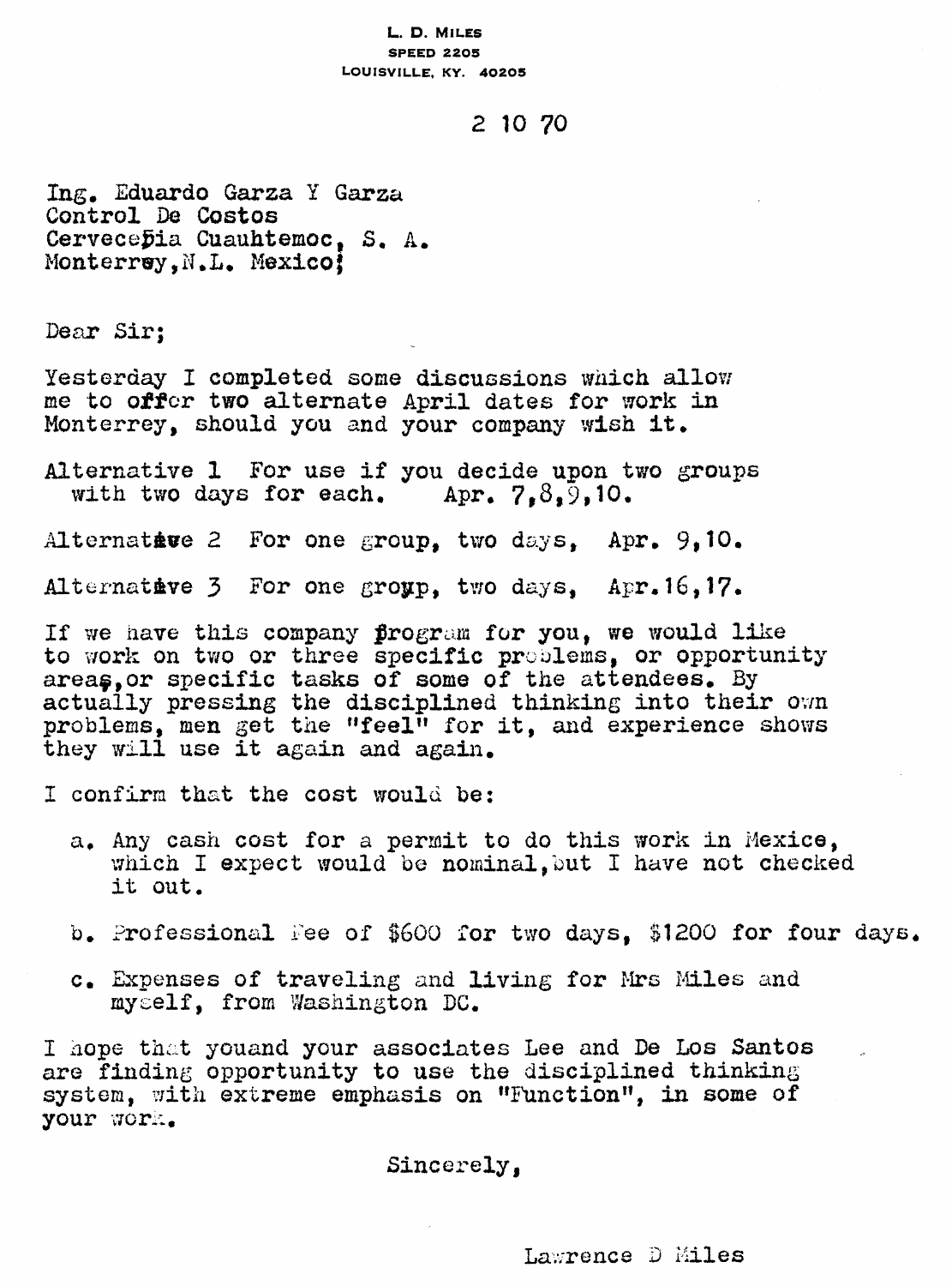

#### CERVECERIA CUAUHTEMOC, S. A.

were the companion and companion presentation of the companion of the

بالمواضح المعارضات

C P. JOSE LEE HIDALGO GERENTE ADMINISTRATIVO DE PRODUCCION MONTERREY, N. L., MEXICO

TEL 75-22.00

ŧ.



#### CERVECERIA CUAUHTEMOC, S. A.

**ING. EDUARDO GARZA Y GARZA** CONTROL DE COSTOS

TEL. 75-22-00 MONTERREY, N. L. MEX.



#### ING. ROGELIO DE LOS SANTOS

CONTROL DE COSTOS

CERVECERIA CUAUHTEMOC, S. A. APDO, POSTAL NO. 106 MONTERREY, N. L.

**TELEFONO 75-22-00 EXT. 342**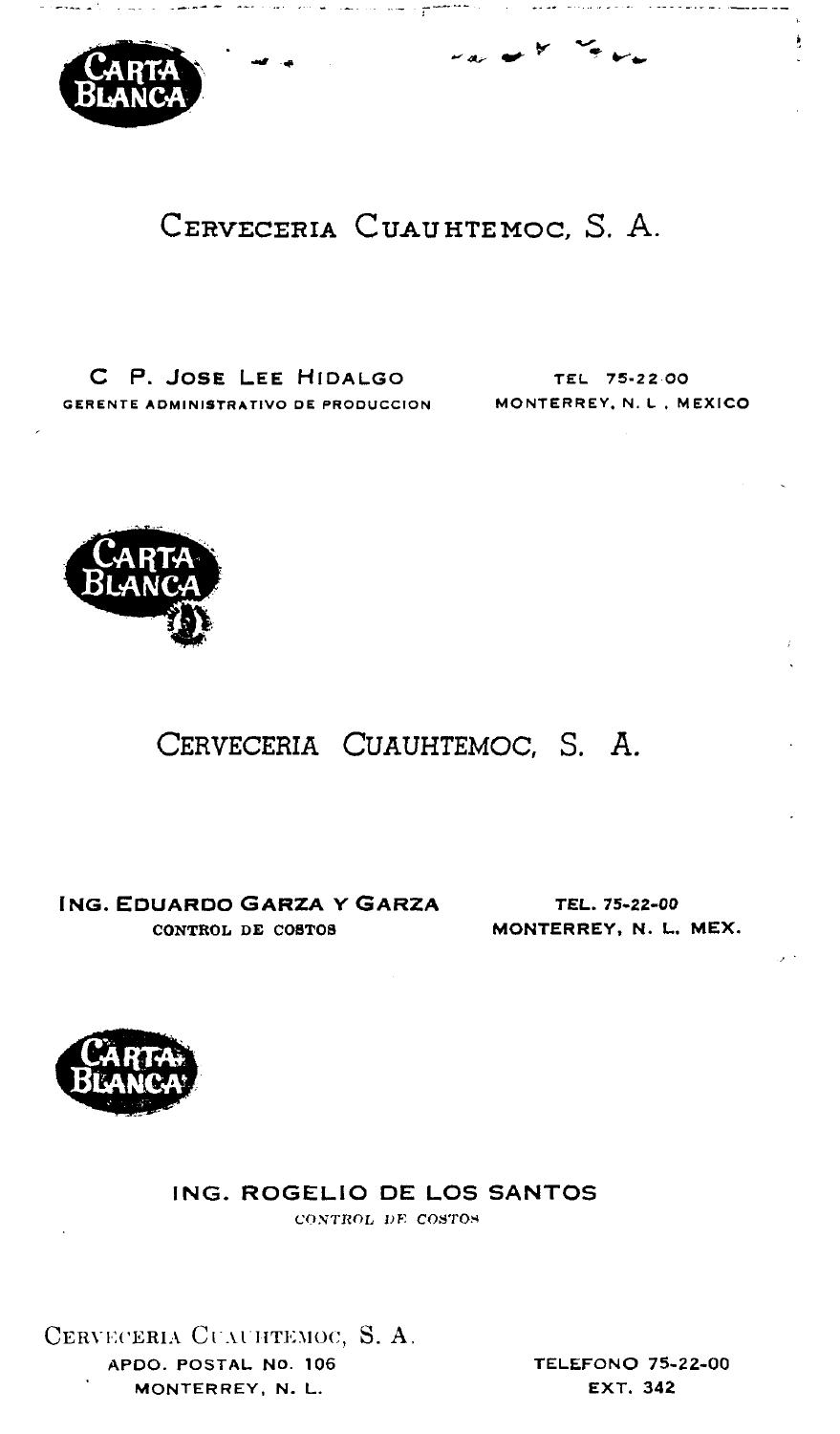6 DAYS OF HON. AT \$100.00 PER- **S** 600 00 DAY.

6 DAYS PER DIEM AT \$20.00 \$ 120.00

\$ 908.88

Monterrey, N.L. January 24, 1970